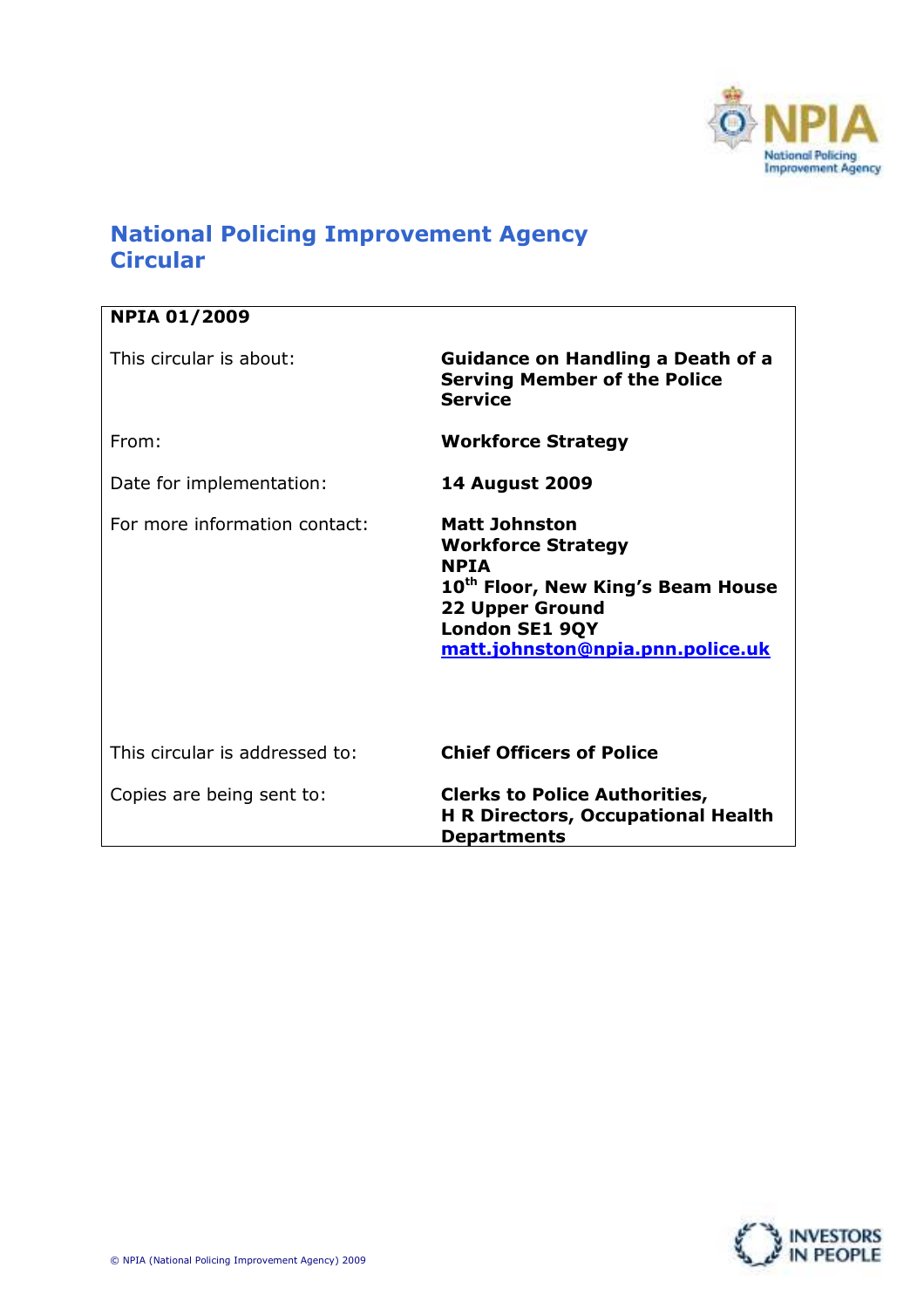# Guidance on Handling a Death of a Serving Member of the Police Service

| <b>CONTENTS</b>                                                                                                                                                                                                              | <b>PAGE</b>                          |
|------------------------------------------------------------------------------------------------------------------------------------------------------------------------------------------------------------------------------|--------------------------------------|
| 1. Introduction<br>2. Death requiring police investigation<br>3. External notification - Home Office and HMIC<br>4. External notification - HSE                                                                              | 3<br>$\frac{3}{3}$<br>$\overline{4}$ |
| <b>Guidance notes on primary tasks</b>                                                                                                                                                                                       | 4                                    |
| 5. Coordinator and/or Senior Management Team member on call<br>6. Welfare Officer                                                                                                                                            | 4<br>5                               |
| Care of the bereaved family & colleagues                                                                                                                                                                                     | 6                                    |
| 7. Staff responsible for researching next of kin<br>8. Officer notifying next of kin<br>9. Family Contact Person<br>10. Care of colleagues<br>11. Staff Associations/ Trade Unions and Diversity Support Groups              | 6<br>6<br>$\overline{7}$<br>8<br>8   |
| <b>Post-incident communication</b>                                                                                                                                                                                           | 9                                    |
| 12. Post-incident considerations<br>13. Senior Officer on call<br>14. Press Officer<br>15. Communications Room Inspector<br>16. Preparation of force wide notification<br>17. Ongoing contact with relatives of the deceased | 9<br>9<br>9<br>10<br>10<br>11        |
| <u>Annexes</u>                                                                                                                                                                                                               | 12                                   |
| A. Primary tasks and funeral arrangements checklist<br>B. Useful charities and support groups                                                                                                                                | 12<br>13                             |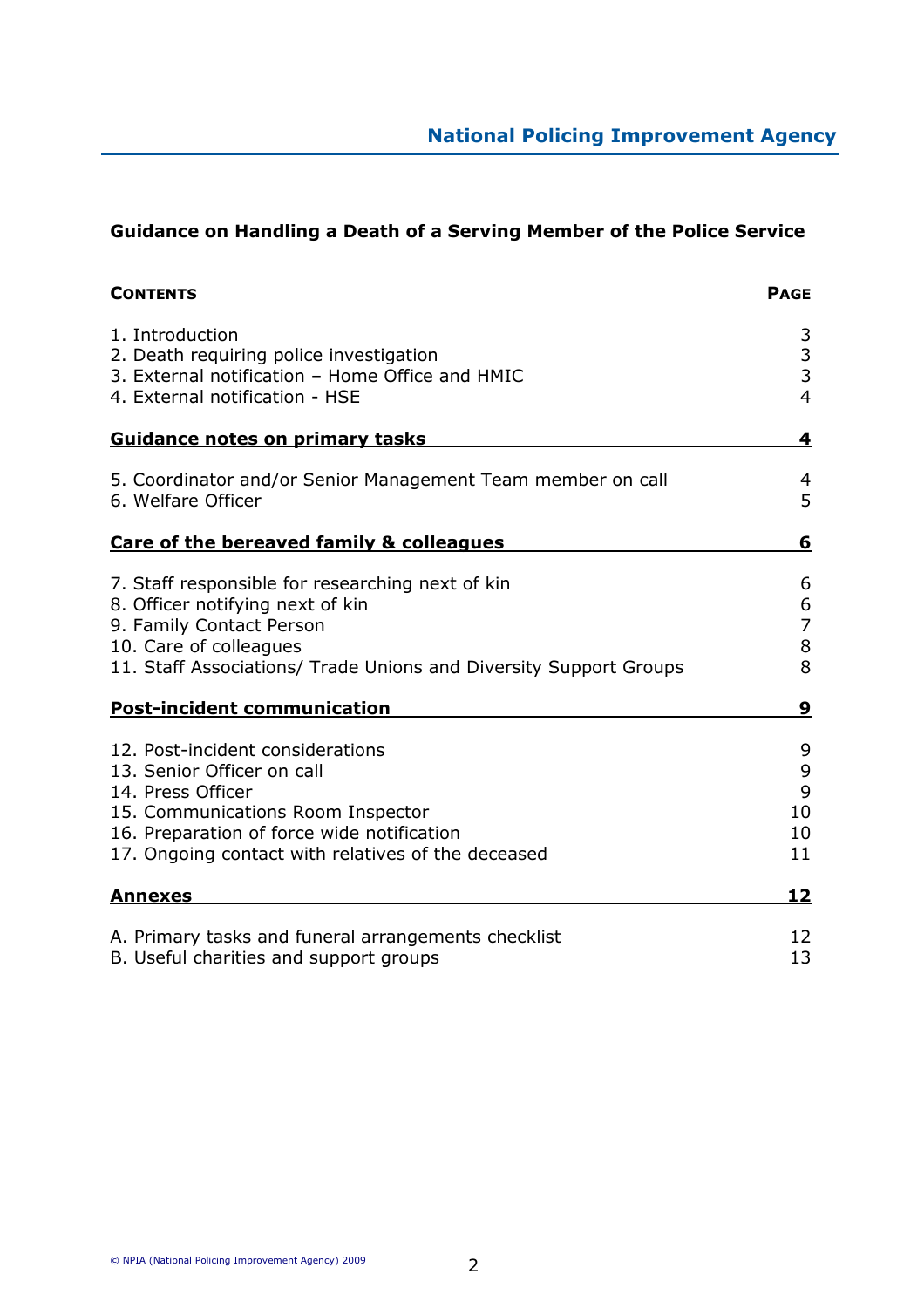# 1. Introduction

1.1 The aim of this guidance is to provide a source of information to those called upon to manage the arrangements following the death of a serving police officer or police staff member.

1.2 It is of paramount importance that any role related to the handling of the death of an officer or member of staff should be handled with sensitivity and compassion.

1.3 An important part of managing a death in service is ensuring that the coordination of the necessary tasks takes place and is handled promptly and efficiently. As with any death, there are legal and administrative procedures which must be adhered to. Wherever possible these should not interfere with the grieving process of family and friends.

1.4 The primary tasks necessary in the event of a death in service are the responsibility of the Senior Management Team Member or Duty Officer on call until a Co-ordinator is appointed. An outline of the tasks to be considered primary tasks can be found in Annex A. The order in which these tasks are listed does not indicate priority or time sequence. It is likely that all the tasks will need to be performed as soon as possible and perhaps some conducted simultaneously.

# 2. Death requiring police investigation

2.1 If the circumstances surrounding the death require police investigation then the investigating officer must be consulted immediately to ensure that the primary tasks recommended in this guidance do not interfere with the investigation. In the event of a police investigation, all tasks outlined in this document should be done with the prior knowledge and consent of the Senior Investigating Officer (SIO).

2.2 The role of the SIO is covered in detail in the ACPO Murder Investigation Manual 2006. The guidance here highlights some of the issues an SIO will have to manage when a police officer or member of police staff is seriously injured or killed on duty. The SIO should personally take a leading role in dealing with the family and in ensuring that the Family Liaison Officer (FLO) is provided with appropriate ongoing support and supervision.

# 3. External notification – Home Office and HMIC

3.1 The police force is required to notify the Home Office of any police officer or police staff member who dies while on duty. They will use the information to send a letter of condolence to the Police Officer or PCSO's family. The Home Office should be notified of the following information: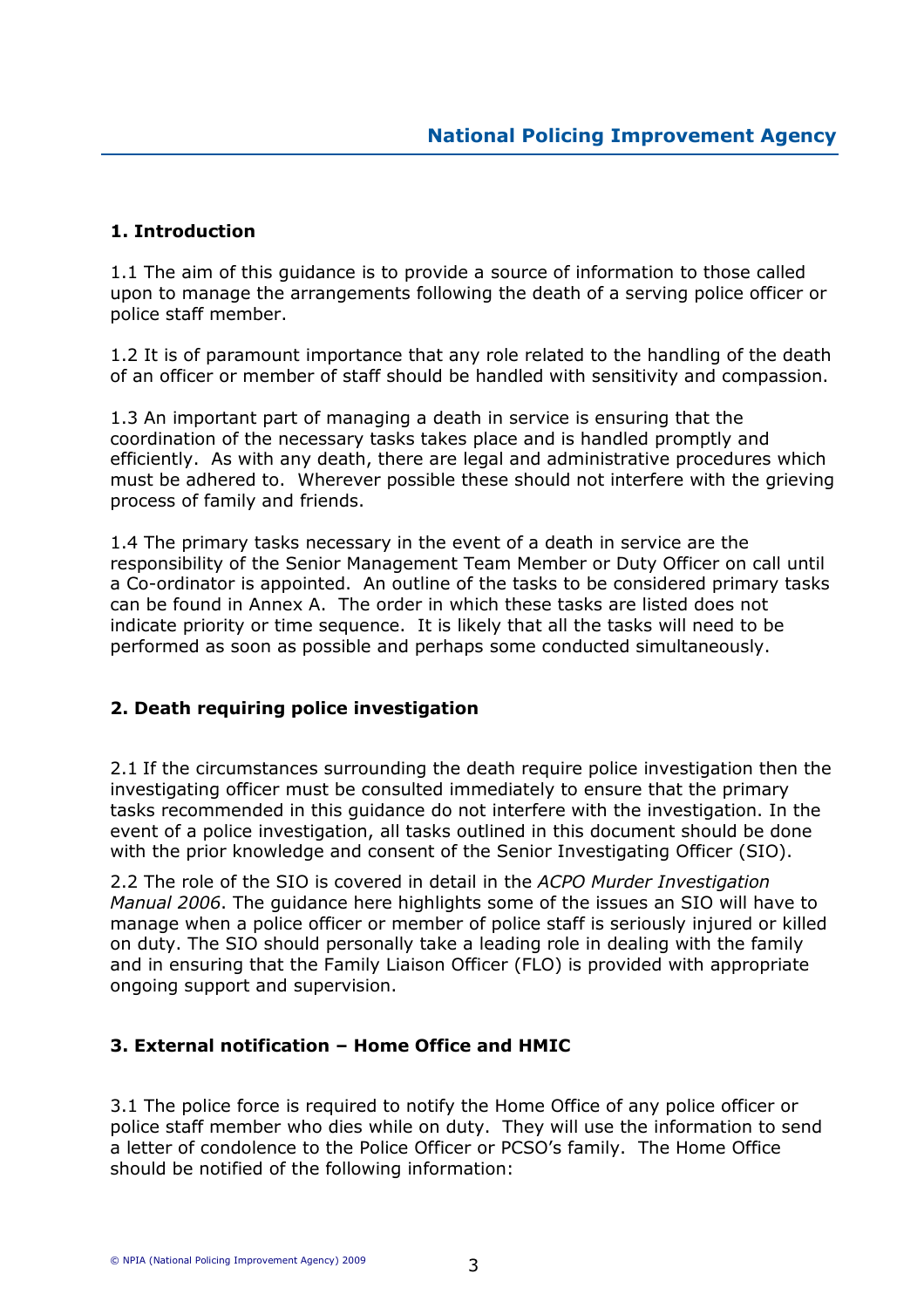- Personal details of the officer or staff member (name, age, rank, post)
- Details of the incident or circumstances surrounding the death
- A note of the deceased officer's or staff member's next of kin (name, address and relationship)
- Name(s), age(s) of any children

3.2 This information is to be sent to following contacts at the Home Office and HMIC:

- The Briefing and Honours Team pauline.laybourne@homeoffice.gsi.gov.uk and copy to sara.bacon@homeoffice.gsi.gov.uk
- The Staff Officer to HM Chief Inspector of Constabulary Home Office 2 Marsham Street London SW1P 4DF

3.3 It should be noted that it may not be appropriate for the Home Office to send letters of condolence in all circumstances. It is therefore important that police forces contact the Home Office as soon as reasonably practicable.

### 4. External notification – HSE

4.1 If an officer or staff member dies on duty as the result of a RIDDOR (Reporting of Injuries, Diseases and Dangerous Occurrences Regulations 1995) reportable incident then the Health and Safety Executive (HSE) should also be contacted. Telephone notifications should be made to the Incident Reporting Centre on 0845 300 9923 or online at: www.hse.gov.uk/riddor

### Guidance notes on primary tasks

### 5. The Coordinator and/or Senior Management Team member on call

5.1 When a death occurs, the information will come from a variety of sources, and it is therefore imperative that the area or departmental commander or a member of the Senior Management Team (SMT) on call, is informed immediately.

5.2 Upon notification of a death in service, the SMT member will appoint an appropriate person to act as the Coordinator who will be responsible for ensuring that all tasks in this guide are appropriately undertaken. While considering the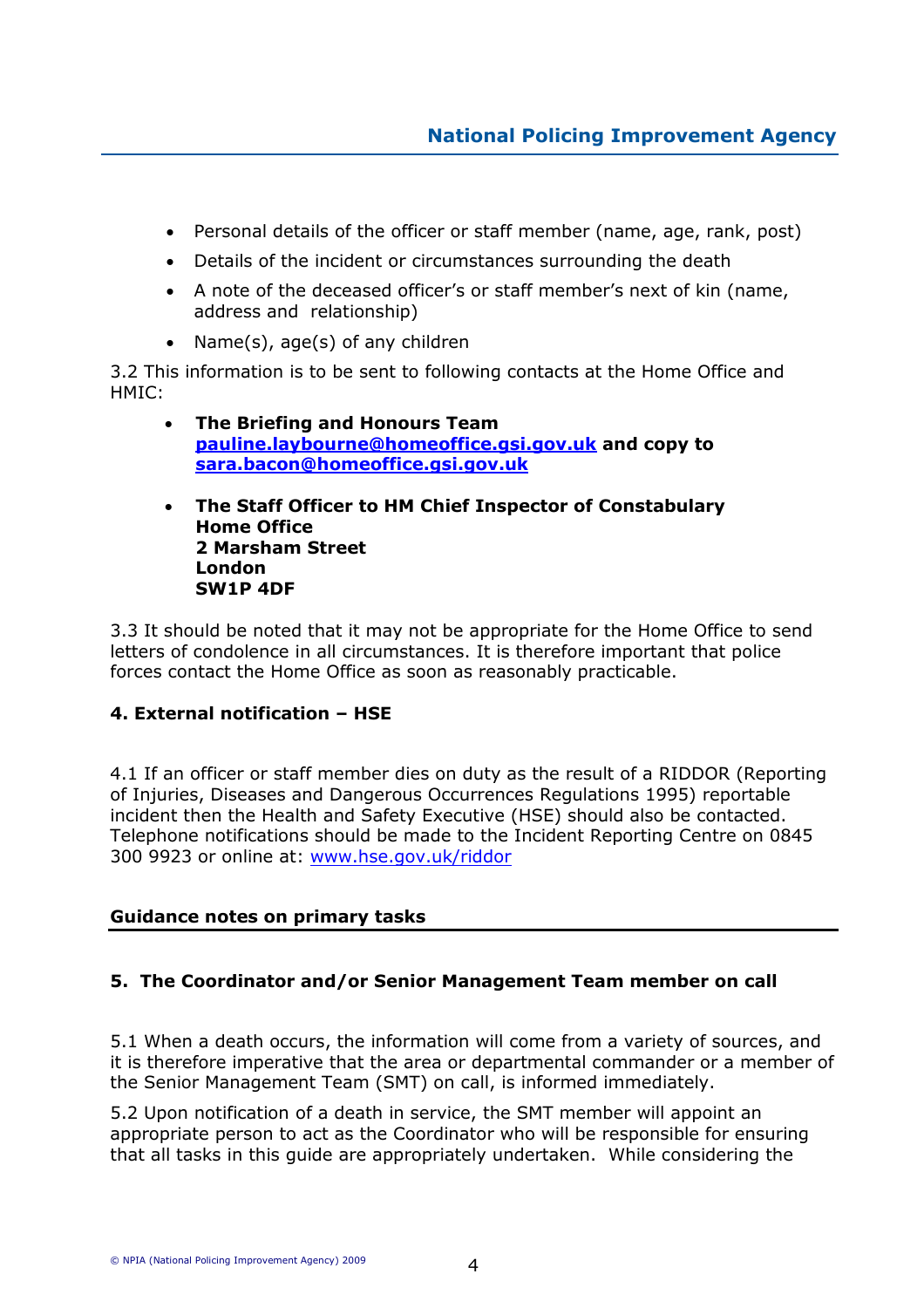appointment of a Coordinating<sup>1</sup> Officer, many of the primary tasks need to be undertaken immediately, and the SMT member will initiate these tasks and be responsible for their implementation until a Coordinator is identified. Upon appointment, responsibility will then pass to the Coordinator.

5.3 No training is necessary to undertake the role of Coordinator, but ideally the role should be performed by a person who is readily available to oversee arrangements, has adequate knowledge of organisational resources and a has direct line to the SMT.

# 6. The Welfare Officer

6.1 The Welfare Officer needs to liaise with the SMT member to assess where they can assist most effectively the bereaved family and/or the deceased's colleagues. Welfare Officers will work with the Chaplaincy, Staff Association or Trade Union to ensure the most effective use of skills and resources.

6.2 If Critical Incident Debriefing is required for immediate colleagues, it is the responsibility of the Welfare Officer to liaise with the Coordinator to ensure this is arranged. The Welfare Officers have experience of handling such events and are able to assist with arrangements as required.

6.3 The Welfare Officer should also be involved in planning secondary tasks such as funeral planning, flowers, transport arrangements, etc. It is therefore important for the Welfare Officer to quickly establish a good working relationship with the Coordinator.

6.4 Previous experience has shown that in the event of an officer being killed in the course of police duty, the public and/or media may make or offer donations. Arrangements may need to be put in place to ensure that such donations are directed to the intended source by a secure and accountable route. It may be that a trust fund is required and if so this may require liaison with legal specialists, finance, family, etc. The bereaved family may wish to oversee this themselves and their wishes must be supported in whichever manner is appropriate given the circumstances.

6.5 Financial concerns may be raised with the Contact Person. It is advisable to direct these questions via the Welfare Officer, who in turn will liaise with Pay and Pensions, Staff Associations (Life & Accident Scheme, etc) and any appropriate welfare funds.

 $\overline{a}$ 

 $1$  For information about the Coordinator/ Co-ordinating Officer, please refer to the Guidance on Handling a Death of a Serving Member of the Police Service.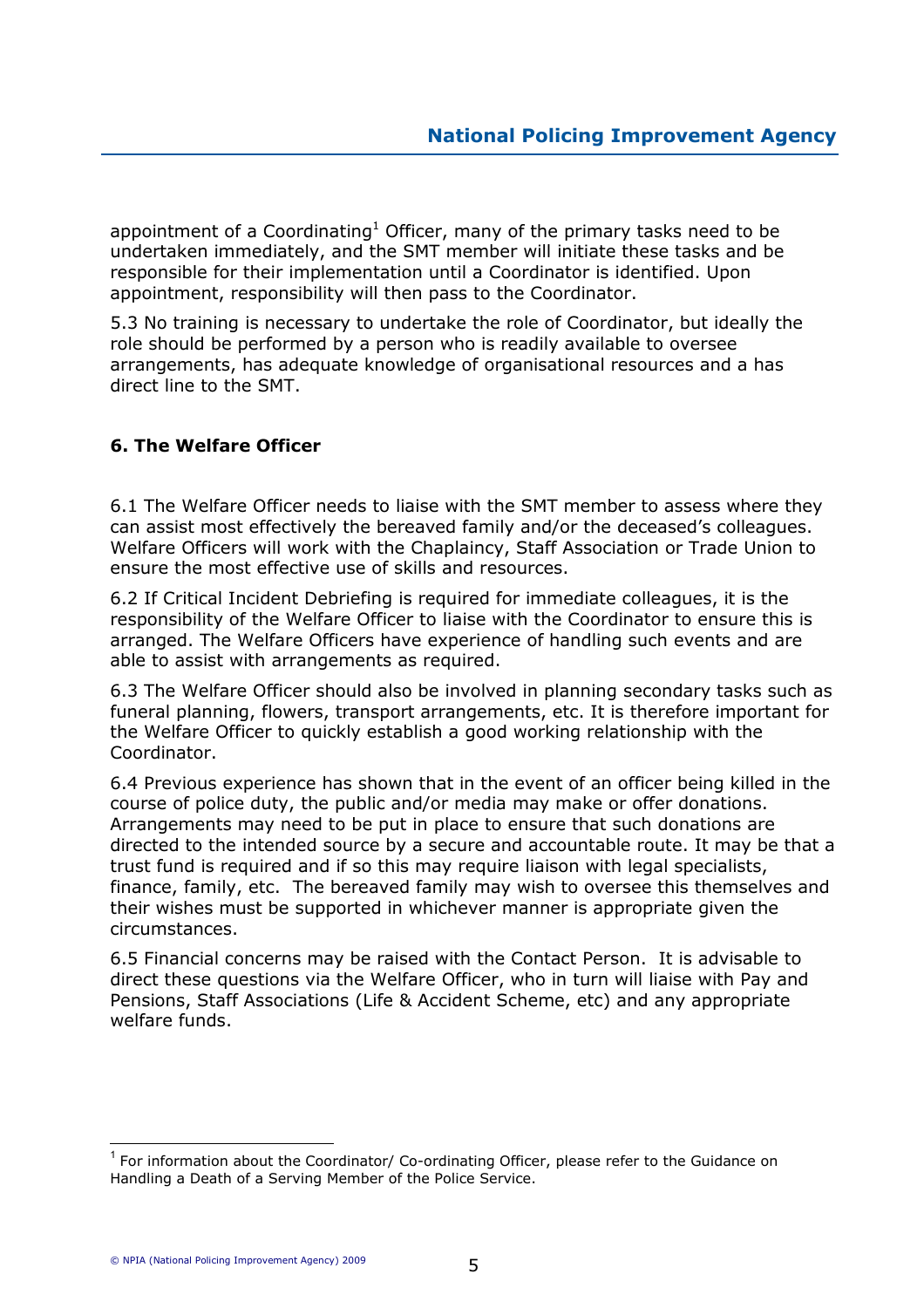# Care of the bereaved family and colleagues

## 7. Staff responsible for researching next of kin

7.1 Local knowledge will complement the personnel information held. If, for example, parents are separated, it must be ensured that wherever possible both are informed and kept up to date. Other significant relationships should also be taken into account e.g. children from a previous relationship living elsewhere or relationships with other members of staff.

7.2 Any special needs of next of kin should be identified, and consideration should be given to how this can be catered for e.g. the support of a carer or an interpreter may be required.

7.3 The faith or culture of the family may mean that appointment of an officer of a particular gender, race or faith is more appropriate. It should also be recognised that many people in the UK today do not practice or identify with any particular faith, and that respecting this is as important as respecting the religious views of those that do. In order to facilitate this, police forces should consider seeking advice from their diversity units as well as from senior clergy and faith communities.

7.4 In some cases it may be necessary that the family requires protection from the media. It may also be appropriate to post an officer outside the family home and, if so, the selection of this officer may require careful consideration.

# 8. The officer notifying next of kin

8.1 Police officers are already skilled in this area. However, it is recognised that the task of delivering a death message to the family of a colleague is particularly difficult. The officer or member of staff who delivers the death message should always be sufficiently senior and be in possession of the facts surrounding the death and any procedures which may be required by law. They should have access to transport should the family need or wish to attend the hospital/mortuary at which the deceased is located. The Welfare Officer and/or Chaplain may be of assistance at this stage. An interpreter may also be required. Police forces should be aware that Clergy, particularly if they are to conduct any subsequent funeral, tend to prefer not to deliver the news of death to family or colleagues.

8.2 The notifying officer may become aware that there are other issues which require additional action – such as there being others significant to the deceased or any special funeral arrangements. Where this is the case, the Coordinator needs to be kept up to date with this information in order that appropriate action can be taken.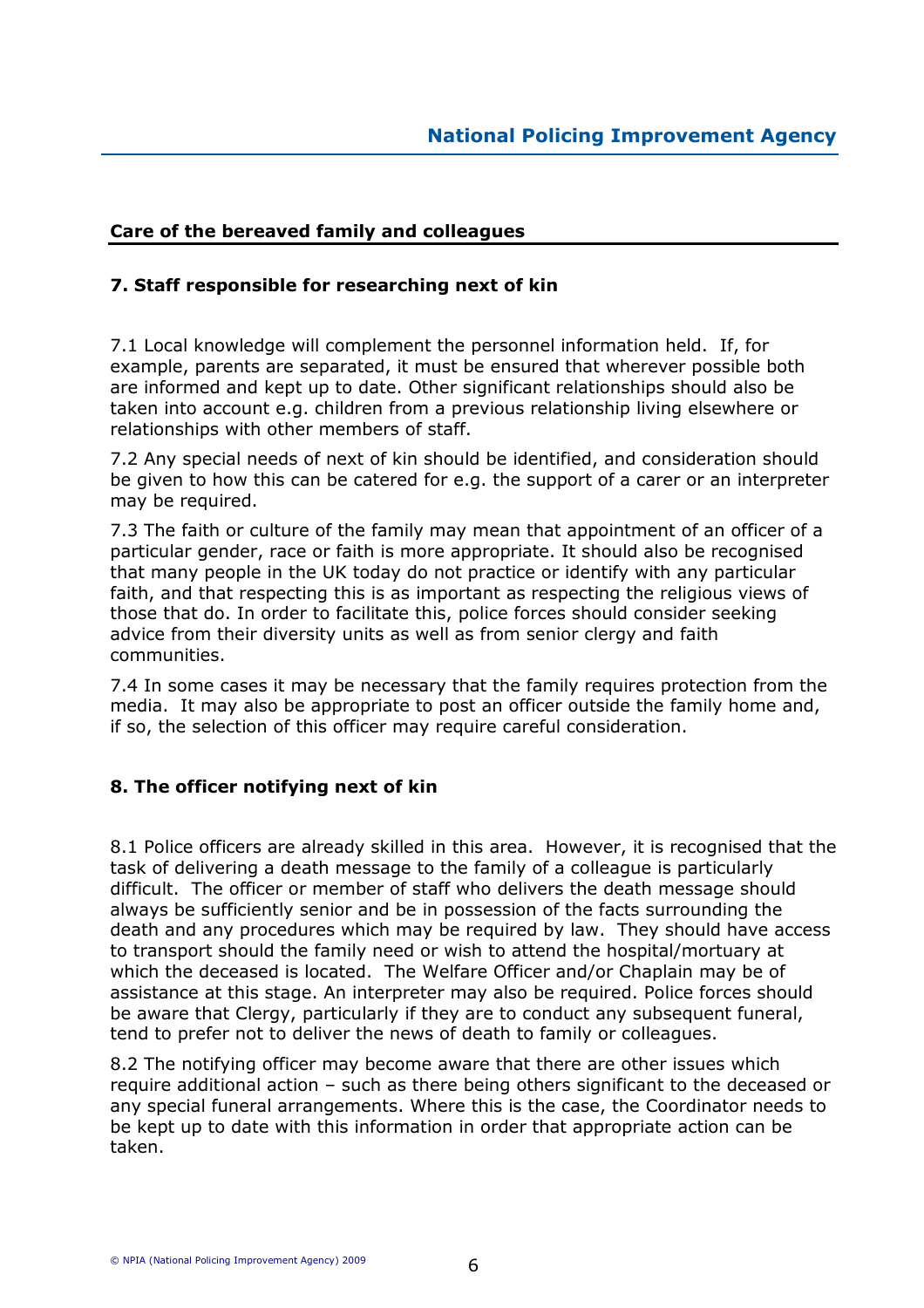8.3 Records should be kept which may include the following:

- The person(s) to have been informed and their relationship to deceased
- If it is not appropriate to contact this person(s) directly a record of the person and contact number through which contact can be maintained
- The details of any contact point from whom advice regarding welfare and faith requirements has been obtained e.g. police diversity support groups, local faith community, etc.
- The name and contact number of the Family Contact Person (see below)

# 9. Family Contact Person

9.1 At this point it is also useful to identify a Family Contact Person, whose role it is to ensure that the family's need for contact, support and reassurance is balanced with their need for privacy. All future contact with the family should go through this source. They must be accepted by the family as well as being able and prepared to accept this role. If families are estranged, it may be necessary to appoint more than one Family Contact Person. Where this is the case, the Family Contact Persons must work closely together to ensure all parties are consulted appropriately.

9.2 The Family Contact Person may be a colleague, Welfare Officer, Chaplain or a member of Senior Management Team, and needs to be available to assist the family in the process of grieving. This can be a demanding role both emotionally and physically and other demands on this person's time should be taken into account e.g. their shift working pattern or their "day job" and whether it could temporarily be covered or partly covered by others.

9.3 Generally, in the initial stages families may be in shock and unable to begin thinking about arrangements. Although gathering information is usually a secondary task, any indications regarding special requests should be highlighted as early as possible to allow the best chance of accommodating them. The Family Contact Person will be instrumental for ensuring that the family's requests, for instance regarding the funeral arrangements, are conveyed to the police force via the Coordinator.

9.4 Consideration should be given to any faith/cultural requirements which must be observed and how compliance with these can be communicated e.g. requirements relating to footwear in mosques. They may benefit from liaising with the Chaplain and/or the Welfare Officers at this stage. It may be helpful for the family to have a Chaplain and/or Welfare Officer present when funeral arrangements are discussed. Reference may be made to local faith contacts or police diversity support groups for advice with such matters.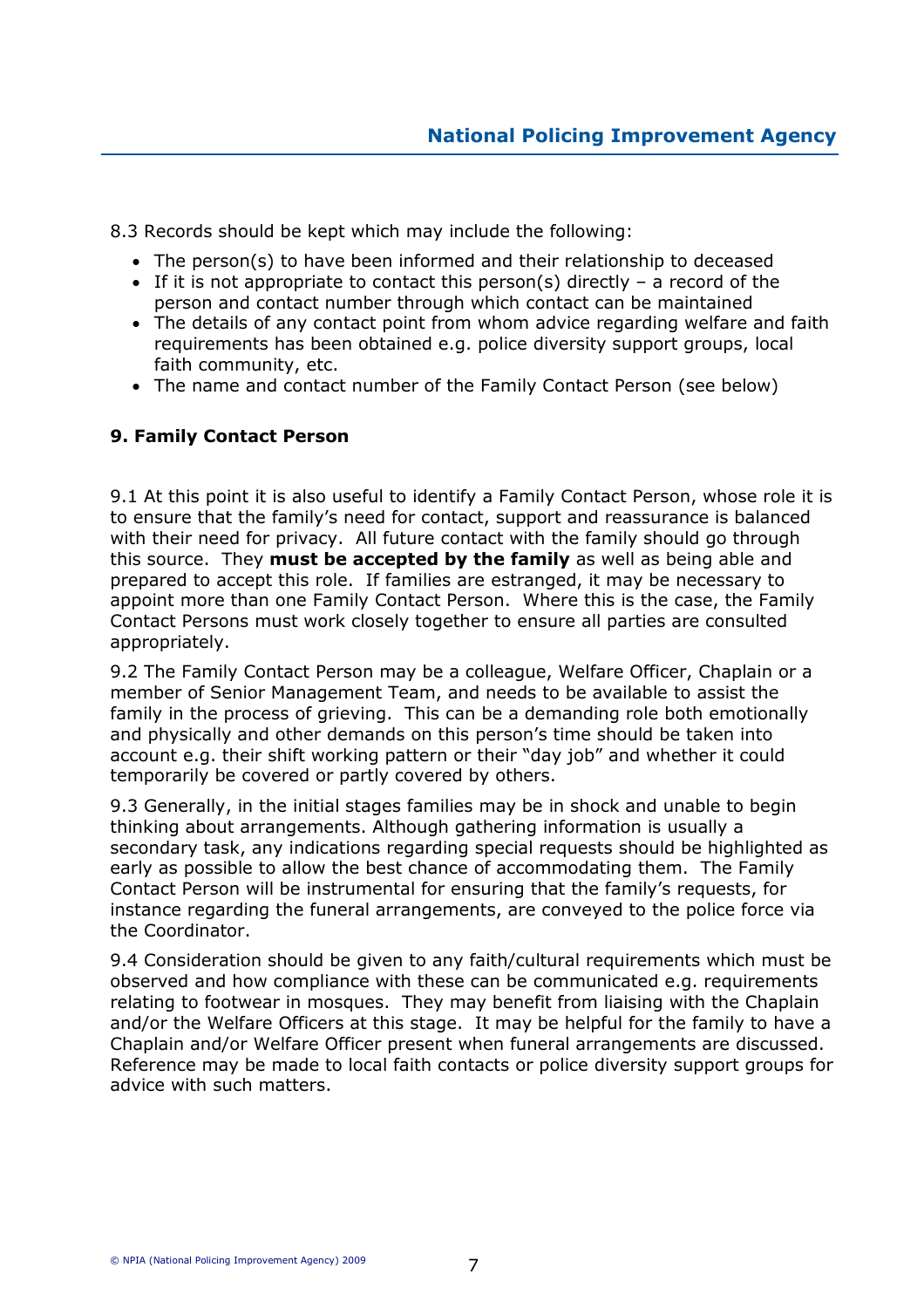## 10. Care of colleagues

10.1 When a death has occurred on duty it may be appropriate for neighbouring stations/forces to provide cover in order to allow colleagues to be withdrawn from duty. The Welfare Officer and/or Chaplaincy Team may assist with this task.

10.2 If colleagues need to be notified of the death, this should be done in a private location free from interruption. Staff may need time to overcome the initial shock of hearing of the death. They should be afforded access to telephones whereby they can speak to their own families. Before colleagues leave for home it is important that an officer or member of staff with responsibility for their welfare speaks to them to ensure they are capable of getting home safely. Where necessary, transport should be provided.

10.3 They should have sources of support available to them. Contact numbers should be obtained in order that follow-up calls to check on their welfare can be undertaken as necessary. Colleagues on maternity, annual or sick leave, courses, etc. need to be included in any welfare support arrangements.

### 11. Staff Association/Trade Union representatives and Diversity Support **Groups**

11.1 All Staff Associations are particularly important in offering support to immediate colleagues, particularly if any investigation/inquiry process is necessary. The appropriate representatives of the Superintendents' Association of England and Wales, the Police Federation of England and Wales, UNISON, the GMB and PCS need to be made aware of any fatality. Police forces should also recognise the value of including any other support group, such as police diversity support groups.

11.2 Staff Association representatives need to consider who will attend any funeral service and may make arrangements for different aspects of the service, such as appropriate floral displays.

11.3 Joint Branch Board also need to be informed to ensure Group Life Scheme members are identified and arrangements can be put in place to ensure families can make appropriate claims.

11.4 It is important to seek to develop a good working dialogue between force officials and Staff Association representatives to minimise the disruption to relatives' grieving process.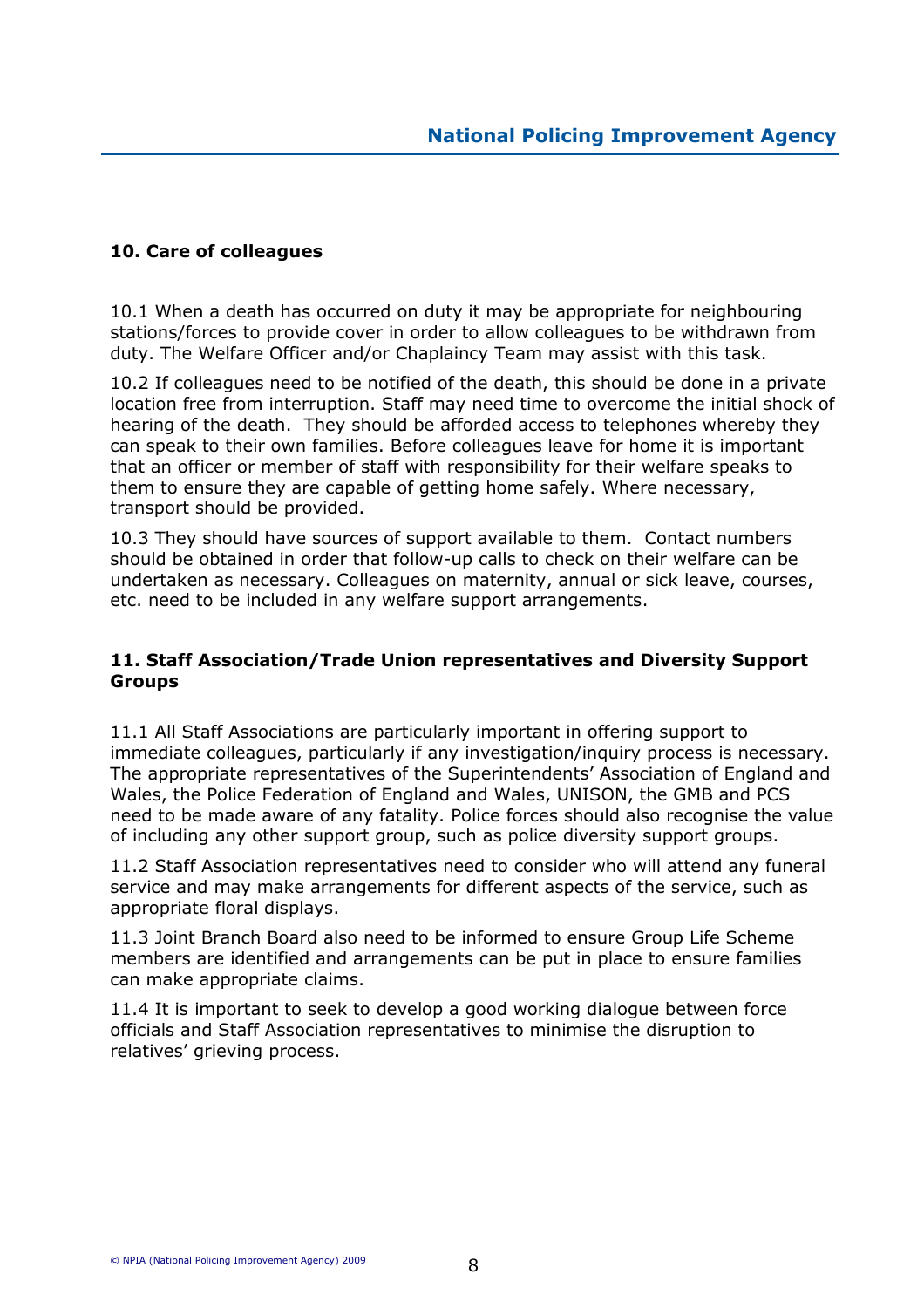# Post-incident Communication

### 12. Post-incident considerations

12.1 Even at an early stage it is helpful if the following are considered after the event:

- Pocket book entries/statements: If circumstances warrant the appointment of an SIO then they will instruct staff in this regard
- Staff need to know how they will be updated with further information e.g. health and welfare of other colleagues, funeral arrangements or any investigation process
- The Welfare Officer may arrange for the team to be brought together one or two days later with appropriate welfare support, perhaps for a Critical Incident Debrief
- Aftercare for colleagues and assistance to return them to work safely

### 13. Senior Officer on call

13.1 The Duty Senior Officer will normally act as the media spokesperson in the initial stages when a death has occurred on duty and they will manage, in conjunction with the press office, the release of timely and appropriate information. The Press Officer will assist in this regard.

13.2 Any investigation process will be overseen by the SIO and legal advice may be required in order for the SIO to decide what response is appropriate in relation to legal demands around disclosure, coroner's inquests and public enquiry.

13.3 Consideration may need to be given as to whether any internal investigation is appropriate.

13.4 The Chief Constable will be responsible for liaising with the Chairperson and members of the Police Authority. Funeral, memorial and/or remembrance service arrangements will be overseen by a Senior Officer and a member of the Senior Officer Team will attend any service (subject to any family requests for privacy).

### 14. Press Officer

14.1 The Duty Press Officer will work closely with the Executive Officer to ensure timely and appropriate release of information to the media. It will be of benefit if the Press Officer ensures copies of all press releases are collated by the Coordinator to ensure a complete source of information is available as required.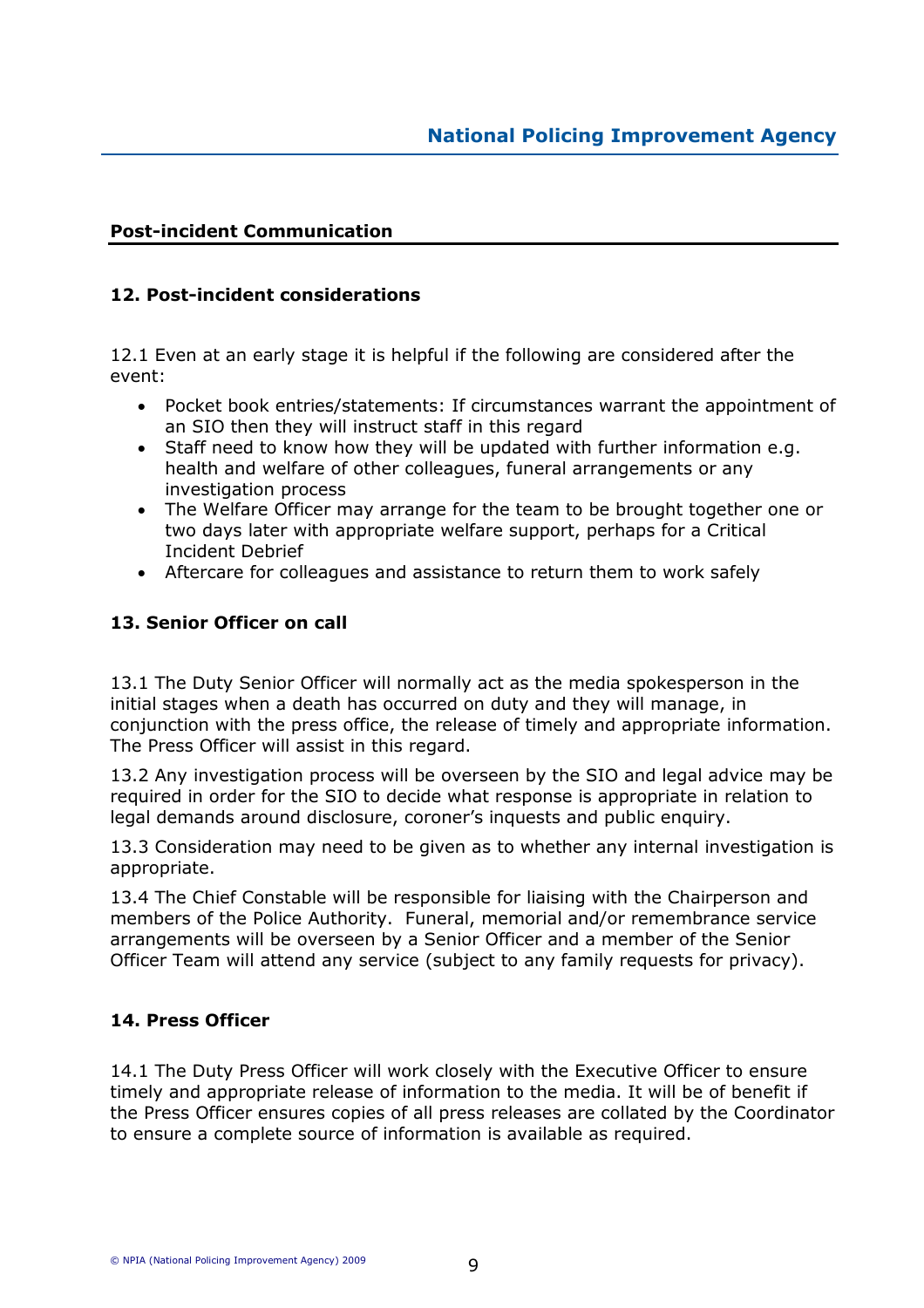14.2 Any media enquiry relating to the death/funeral of a member of a police force should be referred to a designated press officer in the first instant.

14.3 In the case of the murder of a serving member, media interest will be high. The police force's press officer must be kept aware of the details of the funeral plans. If there is a request by the media to attend or to enter the church for the purpose of recording or taking pictures, the press officer will consult with the person conducting the service and the family (via the family contact) before agreeing to the media entering the venue. The wishes of the family are paramount.

14.4 Outside the venue it may be advisable to set aside some form of enclosed area for the press. When positioning this enclosed area, thought must be given to it not causing any interference to the processions or any undue distress to the next of kin. Remember that in some cases there may be some mourners whose identity must be protected and they should be advised of the site of the press area so that they are able to avoid it should they wish. Press passes should also be used for this area and persons checked on arrival.

# 15. Communications Room Inspector

15.1 On receipt of notification of a death in service, the Communications Room Inspectors will, in conjunction with the Senior Management Team member or Superintendent on call, consider the following:

15.2 If the deceased normally worked in one area but the death occurred in a different area the Communication Room Inspectors will decide who is best placed to address the following considerations.

- How can the area be assisted to allow colleagues locally to be withdrawn from operational duty?
- How will any resources, which need to be withdrawn from operational use, be replaced/covered e.g. vehicles, emergency equipment?
- Outside office hours, the Welfare Officers may need to be put on standby.
- Arrangements should be made to lower the flag at Force HQ and at main stations as appropriate.

# 16. Preparation of force wide notification

16.1 In the early stages, sufficient information needs to be circulated to help prevent rumours and inaccurate information from being circulated. The level of information disclosed will be authorised by the Senior Duty Officer. It may be helpful to add details of the Coordinator to enable queries to be handled efficiently. It may also be necessary to inform another police force e.g. where the member of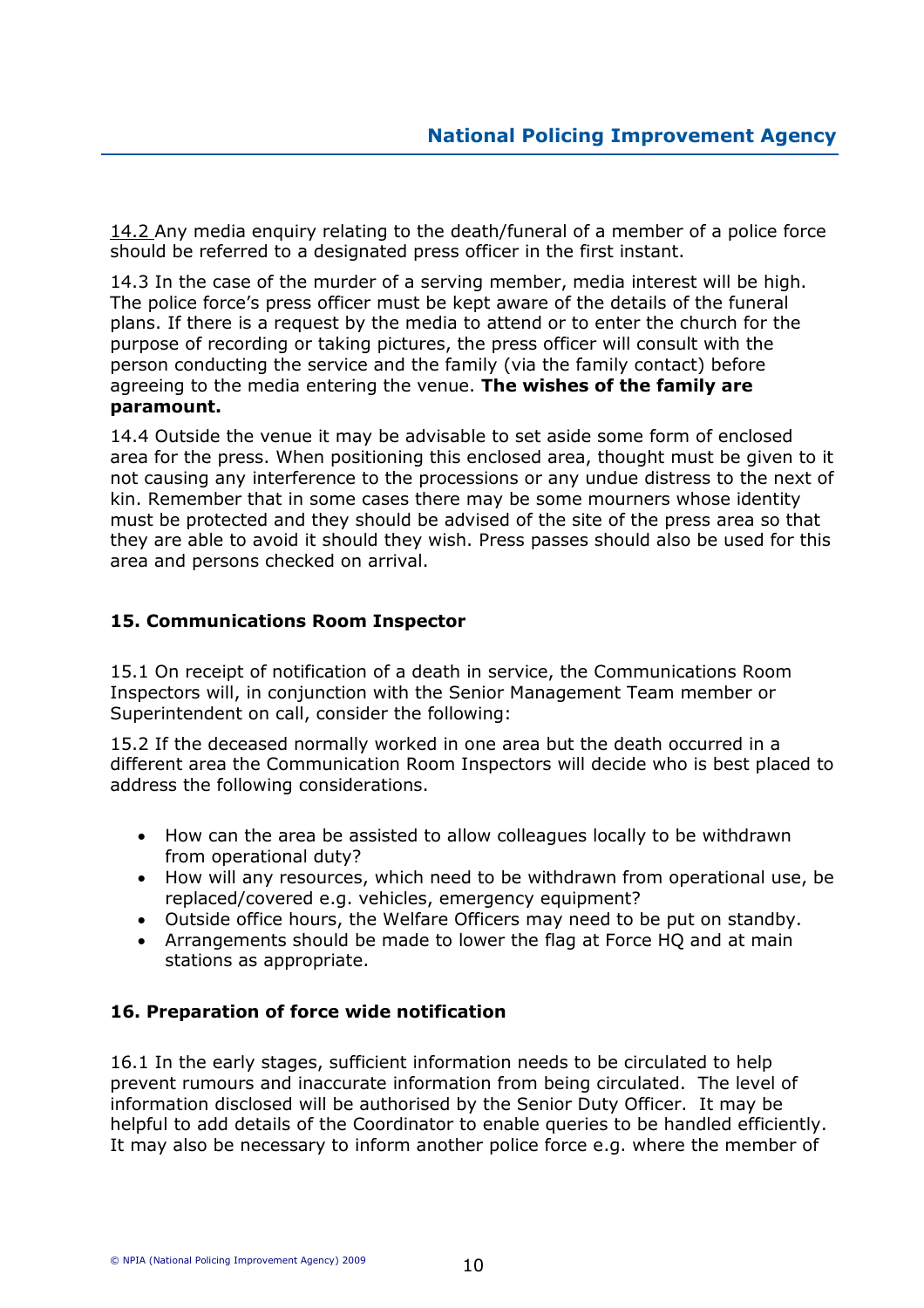staff is a transferee. It should be noted that an additional circulation will be made later to include funeral arrangements etc.

# 17. Ongoing contact with relatives of the deceased

17.1 Wherever possible, police forces should not interfere with the grieving process of family and friends and it is of paramount importance that any further contact with the relatives of the deceased should be handled with sensitivity and compassion.

17.2 Similarly, the level of engagement should reflect the needs and wishes of the next of kin and forces should remain aware that further engagement by the force may be not be welcome or appropriate.

17.3 Police forces should, however, give consideration to whether further support for relatives may be required and also be clear as to the level and type of support and advice they are able to provide if requested. The immediate impact of a death may render it difficult for the next of kin to successfully articulate their wishes. It may therefore be advisable for police forces to maintain an appropriate channel of communication to enable relatives to approach the force to obtain support if necessary (further support organisations for relatives can be found at Annex B).

17.4 It may also be appropriate for police forces to engage with relatives of the deceased in the event of any force event relating to the deceased officer or staff member such as the National Police Memorial Day. The National Police Memorial Day is a UK-registered charity which provides a dignified annual service to honour the courage and commitment of fallen police officers. www.nationalpolicememorialday.org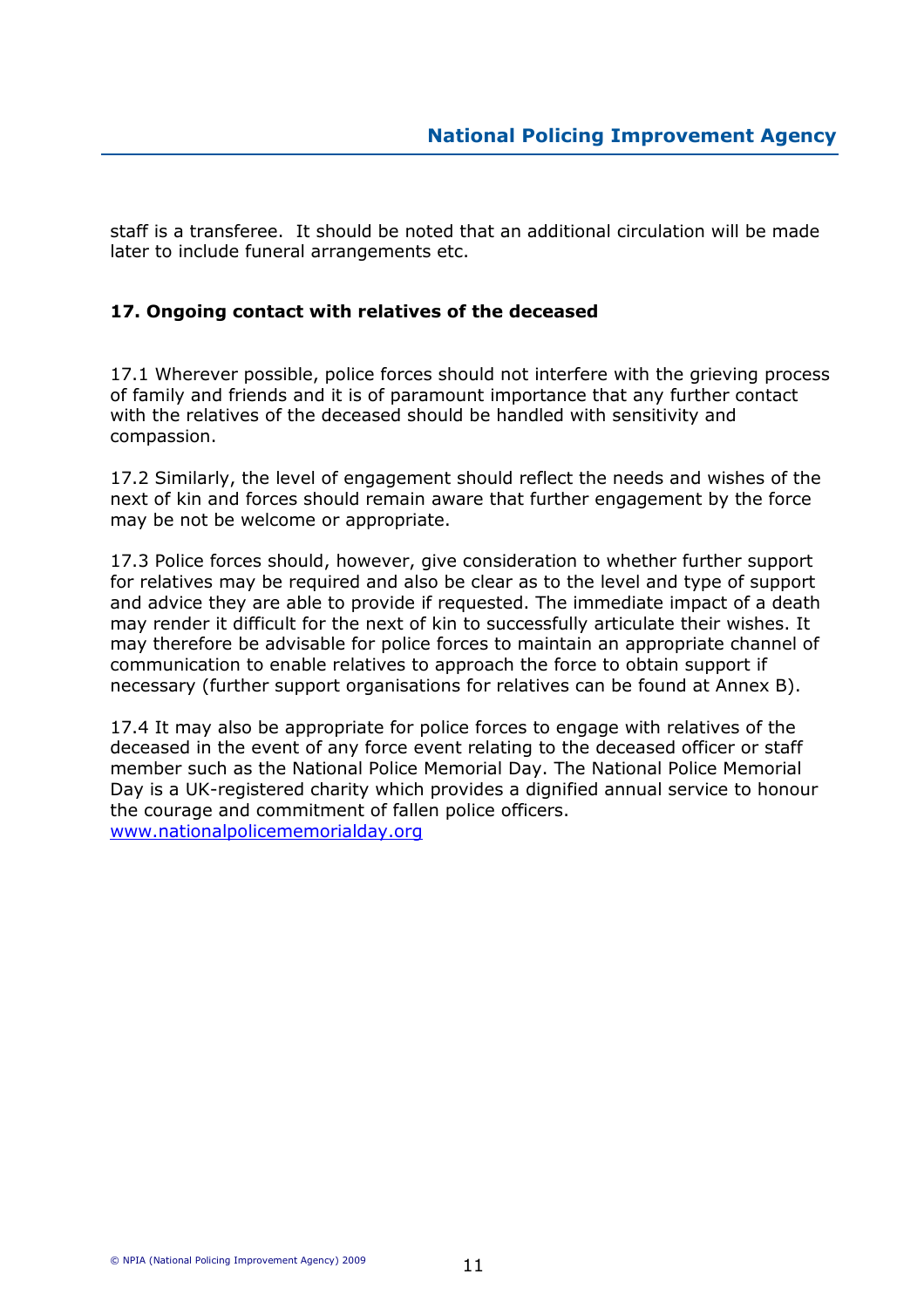# Annex A

# Primary Task Checklist

|                                                                                   | <b>Allocated to</b>             |                                   |
|-----------------------------------------------------------------------------------|---------------------------------|-----------------------------------|
| <b>TASK</b>                                                                       | (Including telephone<br>number) | <b>Completion</b><br>confirmed by |
| Appoint a Co-ordinator                                                            |                                 |                                   |
| Inform on call Executive<br>Officer                                               |                                 |                                   |
| <b>Ensure Force</b><br><b>Communications Room</b><br>Inspector is aware           |                                 |                                   |
| Research next of kin<br>details                                                   |                                 |                                   |
| Inform next of kin                                                                |                                 |                                   |
| Identify a Family Contact<br>Person                                               |                                 |                                   |
| Inform immediate<br>colleagues                                                    |                                 |                                   |
| <b>Inform Press Office</b>                                                        |                                 |                                   |
| <b>Inform Welfare Officer</b>                                                     |                                 |                                   |
| Inform Chaplaincy Team                                                            |                                 |                                   |
| <b>Inform Staff Association</b><br>and relevant Diversity<br><b>Support Group</b> |                                 |                                   |
| Undertake force-wide e-<br>mail notification                                      |                                 |                                   |
| Inform Home<br>Office/HMIC                                                        |                                 |                                   |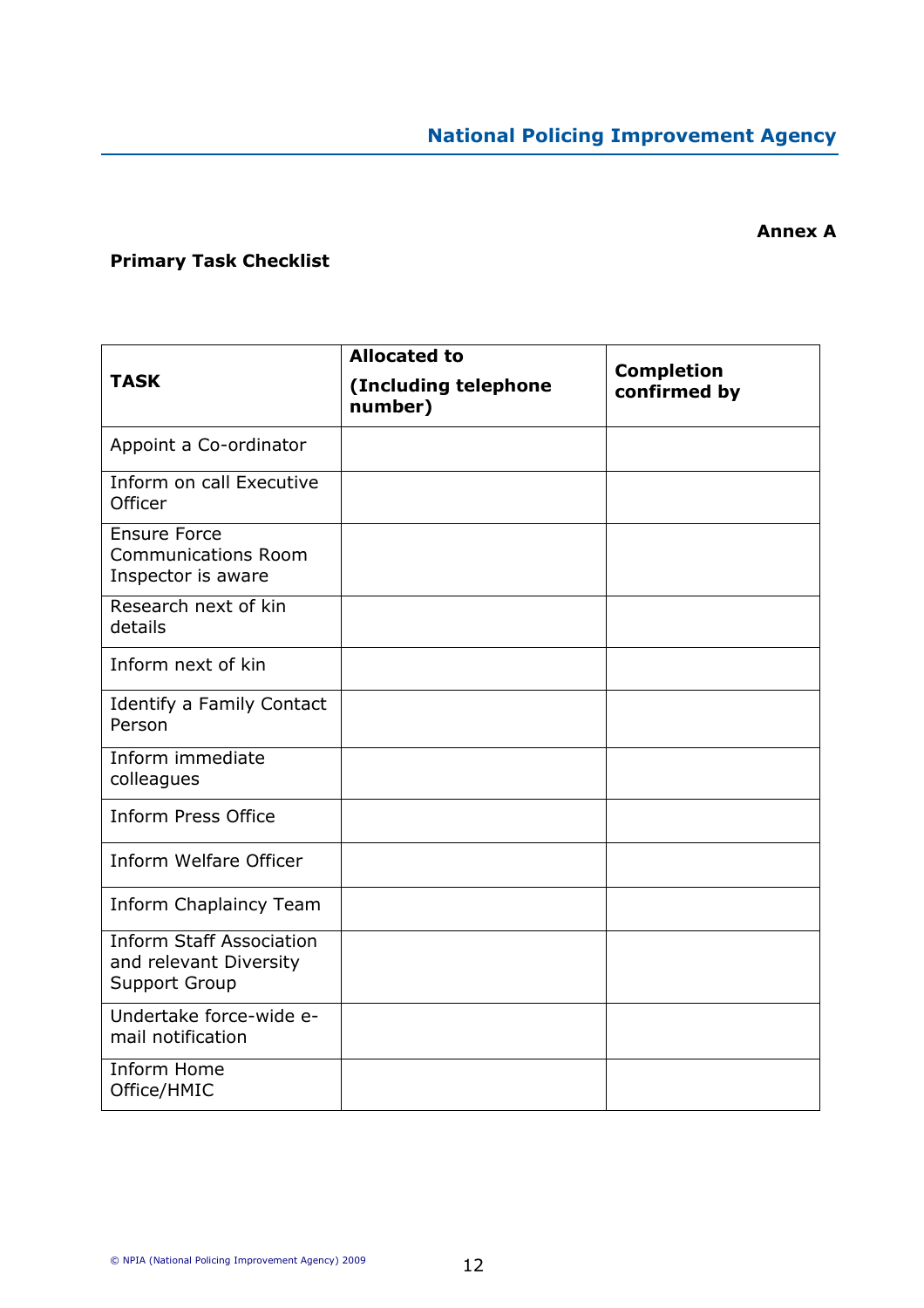#### Annex B

#### Support Contact Numbers

#### The National Association of Chaplains to the Police

Website: www.police-chaplains.org.uk

Chaplains provide a range of confidential support services to members of the police service.

### Care of Police Survivors (COPS)

Website: http://www.ukcops.org/ Tel: 0870 744 2586 Registered UK charity dedicated to helping the families of police officers who have lost their lives in the line of duty, rebuild their lives.

#### Samaritans 08457 90 90 90

Website: www.samaritans.org.uk A confidential emotional support for anyone in crisis

### Depression Alliance Cymru 0845 123 2320

A UK charity offering information to people with depression

#### British Association for Counselling and Psychotherapy 0870 443 5252

Website: www.bacp.co.uk Access to a list of qualified counsellors available in your area

#### National Association of Widows 0845 838 2261

Website: www.nawidows.org.uk/ Charity for widows, run by widows

#### Road Peace 0845 4500 355

Website: www.roadpeace.org

A specialist charity who support road traffic victims and their families. They provide practical and emotional support and information.